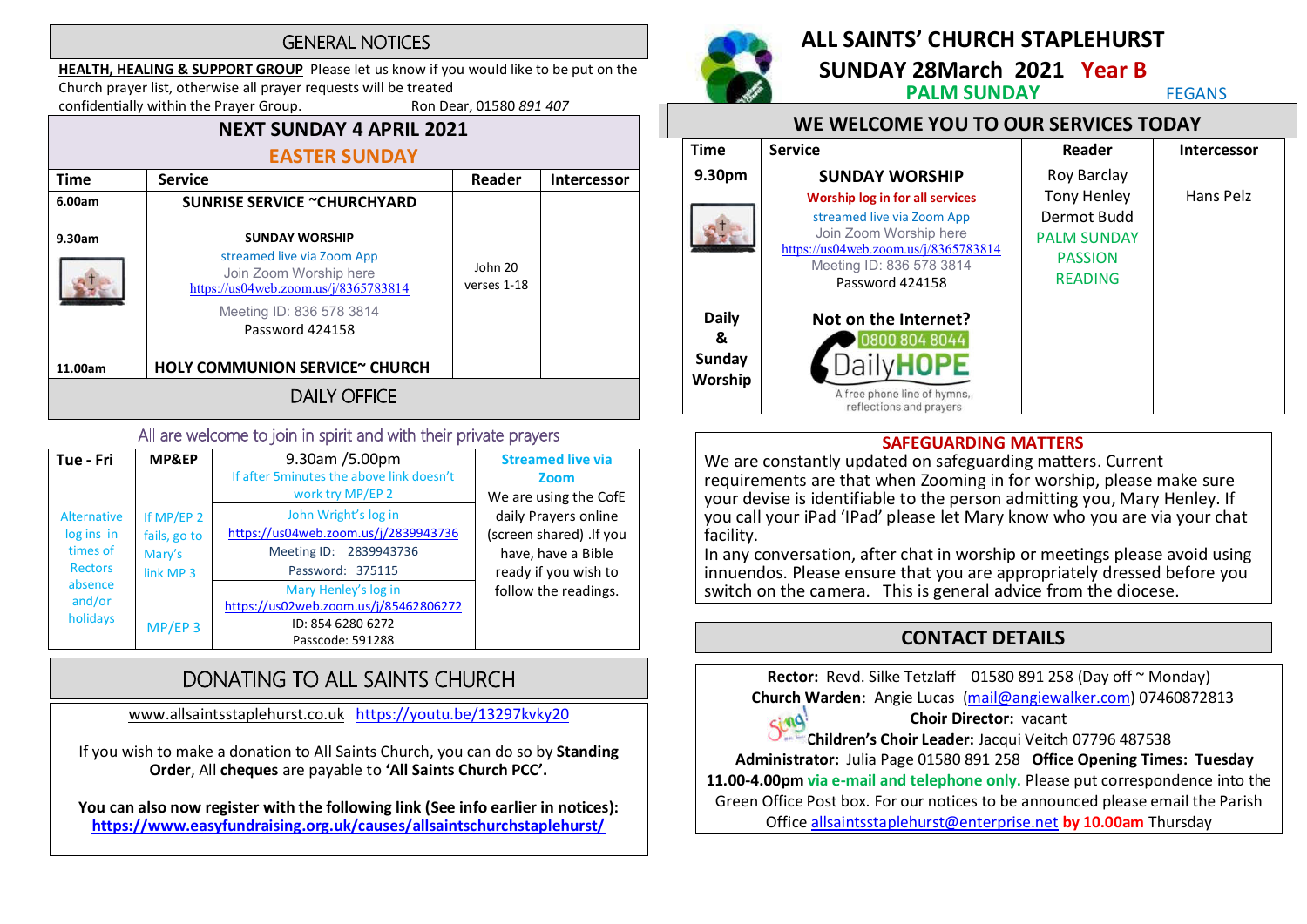# WE PRAY FOR

| In Our The<br>Those who are Sick: | Vicky Urquhart, Vicky Oakes, Julie Austin, Clement Isasi Mawenu,<br>Margaret Marriott, Lesley Franklin, Audrey Bullock, Wendy Clifford,<br>Roy Jones, Tara Sutton, Ellen Brean, Jean Clarke, Tracey Crayford,<br>Fiona Neale, Billy Wright, Elaine Martin, Sachin Shah, Tony Emery,<br>Amelia Hamilton, James Parris, Abigail Sharpe, David Gascoyne,<br>Jeremy Rutaraka, Gary Jackson, Ken Jackson, Mark McCarthey,<br>Pearl Mann, Michael House, Tony Poupard, Marie (nee Green),<br>Norman Wallis, Adrienne Russell, Robert Blondizik, Colin Whatmore,<br>Peter Richmond.<br>Lift these and all in need into the healing light of Christ |  |  |  |  |
|-----------------------------------|---------------------------------------------------------------------------------------------------------------------------------------------------------------------------------------------------------------------------------------------------------------------------------------------------------------------------------------------------------------------------------------------------------------------------------------------------------------------------------------------------------------------------------------------------------------------------------------------------------------------------------------------|--|--|--|--|
| Those who have died:              | <b>Bernard Eliott</b>                                                                                                                                                                                                                                                                                                                                                                                                                                                                                                                                                                                                                       |  |  |  |  |
| <b>Home Communion:</b>            | Ron Dear, Dorothy Hegarty , Valerie Simpson, Jane Scarff AB/ST<br>Barbara Chrimes.                                                                                                                                                                                                                                                                                                                                                                                                                                                                                                                                                          |  |  |  |  |
| Abbotsleigh:                      | HC 1 Wed/month 11.00am for inform.<br>ST/MT<br>speak to                                                                                                                                                                                                                                                                                                                                                                                                                                                                                                                                                                                     |  |  |  |  |
| <b>Staplehurst Manor:</b>         | HC 2/4 Wed/month 11.30am for inform.<br>speak to<br>MH/ST                                                                                                                                                                                                                                                                                                                                                                                                                                                                                                                                                                                   |  |  |  |  |
| <b>Iden Manor:</b>                | HC 2 Tue/month<br>3.45pm for inform. speak to<br>MT/ST                                                                                                                                                                                                                                                                                                                                                                                                                                                                                                                                                                                      |  |  |  |  |
| ~Weekly Study Bible               | Bib.Stu. Mo/weekly<br>11.00am for inform. speak to<br>MT/CH                                                                                                                                                                                                                                                                                                                                                                                                                                                                                                                                                                                 |  |  |  |  |
| <b>Sobell Lodge:</b>              | Cof.Mo 1 Fri/month<br>SK/ST<br>10.30am<br>speak to                                                                                                                                                                                                                                                                                                                                                                                                                                                                                                                                                                                          |  |  |  |  |
| Larchmere                         | HC Delphine Wass,<br>speak to<br>ST/MT/MH                                                                                                                                                                                                                                                                                                                                                                                                                                                                                                                                                                                                   |  |  |  |  |
| <b>Maidstone Home</b>             | Des Liddecoat (Cedardale Residential, Queen Road, Maidstone,                                                                                                                                                                                                                                                                                                                                                                                                                                                                                                                                                                                |  |  |  |  |
|                                   | ME16 0HX, 01622 752117)<br>LF                                                                                                                                                                                                                                                                                                                                                                                                                                                                                                                                                                                                               |  |  |  |  |
| <b>Baptisms:</b>                  | <b>Frankie Dorkings</b><br>Sun 2021 12.00pm<br>(ST)                                                                                                                                                                                                                                                                                                                                                                                                                                                                                                                                                                                         |  |  |  |  |
|                                   | <b>Charles Nolan</b><br>Sun Tbc.<br>12.00pm<br>(ST)                                                                                                                                                                                                                                                                                                                                                                                                                                                                                                                                                                                         |  |  |  |  |
|                                   | Sun Tbc.<br>12.00pm<br>(ST)<br>Jacques Nolan                                                                                                                                                                                                                                                                                                                                                                                                                                                                                                                                                                                                |  |  |  |  |
|                                   | Sun Tbc.<br>12.00pm<br>(MT)<br>Danny Harris                                                                                                                                                                                                                                                                                                                                                                                                                                                                                                                                                                                                 |  |  |  |  |
|                                   | <b>Esther Harris</b><br>Sun Tbc.<br>12.00pm<br>(MT)                                                                                                                                                                                                                                                                                                                                                                                                                                                                                                                                                                                         |  |  |  |  |
| <b>Weddings:</b>                  |                                                                                                                                                                                                                                                                                                                                                                                                                                                                                                                                                                                                                                             |  |  |  |  |
| April<br>2021                     | Simon COLE & Fenella WOOD<br>(ST)                                                                                                                                                                                                                                                                                                                                                                                                                                                                                                                                                                                                           |  |  |  |  |
| 14 Aug<br>2021                    | <b>Catherine COALES &amp; Marco VINAGRE</b><br>(ST)                                                                                                                                                                                                                                                                                                                                                                                                                                                                                                                                                                                         |  |  |  |  |
| 25 Sep<br>2021                    | Abbie DENNING & Matthew ANDERSON                                                                                                                                                                                                                                                                                                                                                                                                                                                                                                                                                                                                            |  |  |  |  |
| 11 June 2022                      | Joshua WITHAM & Jessica DUNN<br>(ST)                                                                                                                                                                                                                                                                                                                                                                                                                                                                                                                                                                                                        |  |  |  |  |

#### MONTH OF PRAYER

#### A PRAYER FOR THOSE WHO MOURN

Gracious God, as we remember before you those who have died, surround us and all who mourn with your strong compassion. Be gentle with us in our grief, protect us from despair, and give us grace to persevere and face the future with hope in Jesus Christ our risen Lord. Amen.

# DATES FOR YOUR DIARY

| <b>Date</b>                      |                | <b>Time</b>           | What                                                                                                                                                                            | Where                  |  |  |
|----------------------------------|----------------|-----------------------|---------------------------------------------------------------------------------------------------------------------------------------------------------------------------------|------------------------|--|--|
| <b>MARCH</b>                     |                |                       |                                                                                                                                                                                 |                        |  |  |
|                                  |                |                       | <b>HOLY WEEK</b>                                                                                                                                                                |                        |  |  |
| <b>PALM</b><br><b>SUNDAY</b>     | 28             | 9.30am<br>11          | Get your crosses ready for the Service<br>https://youtu.be/SoujG6h7UGI<br>DIY PALM CROSSES                                                                                      | zoom                   |  |  |
| <b>MO</b>                        | 29             | 9.30am<br>&<br>5.00pm | <b>HOLY MONDAY DEVOTION</b><br>led by Mary & Monica<br>Mary Henley's log in<br>https://us02web.zoom.us/j/85462806272<br>ID: 854 6280 6272<br>Passcode: 591288                   | ~Mary's<br><b>ZOOM</b> |  |  |
| <b>TUE</b>                       | 30             | 9.30am<br>5.00pm      | <b>HOLY TUESDAY DEVOTION</b>                                                                                                                                                    | $^{\sim}$ ZOOM         |  |  |
| <b>WED</b>                       | 31             | 9.30am<br>5.00pm      | <b>HOLY WEDNESDAY DEVOTION</b>                                                                                                                                                  | $~\sim$ ZOOM           |  |  |
| <b>APRIL</b>                     |                |                       |                                                                                                                                                                                 |                        |  |  |
| <b>MAUNDY</b><br><b>THURSDAY</b> | 1              | 5.00pm                | <b>JESUS LAST SUPPER (PASSOVER) SERVICE</b>                                                                                                                                     | $~\sim$ ZOOM           |  |  |
| <b>GOOD</b><br><b>FRIDAY</b>     | $\overline{2}$ | $2-3pm$               | <b>JESUS LAST HOUR</b>                                                                                                                                                          | $^{\sim}$ ZOOM         |  |  |
| <b>EASTER</b><br><b>SUNDAY</b>   | 4              | 6.00am                | <b>EASTER DAWN SERVICE WITH HOLY</b><br><b>COMMUNION</b> in one kind, BLESSING OF<br>THE EASTER CANDLE AND FIRE<br><b>TICKET REQUIRED</b> -please ring<br>01580 891 258 to book | ~Church<br>yard        |  |  |
|                                  |                | 9.30am                | <b>ZOOM WORSCHIP</b>                                                                                                                                                            | $~\sim$ ZOOM           |  |  |
|                                  |                | 11.00am               | <b>EASTER Holy COMMUNION SERVICE in</b><br>one kind. TICKET REQUIRED - please<br>ring 01580 891 258 to book                                                                     | ~Church                |  |  |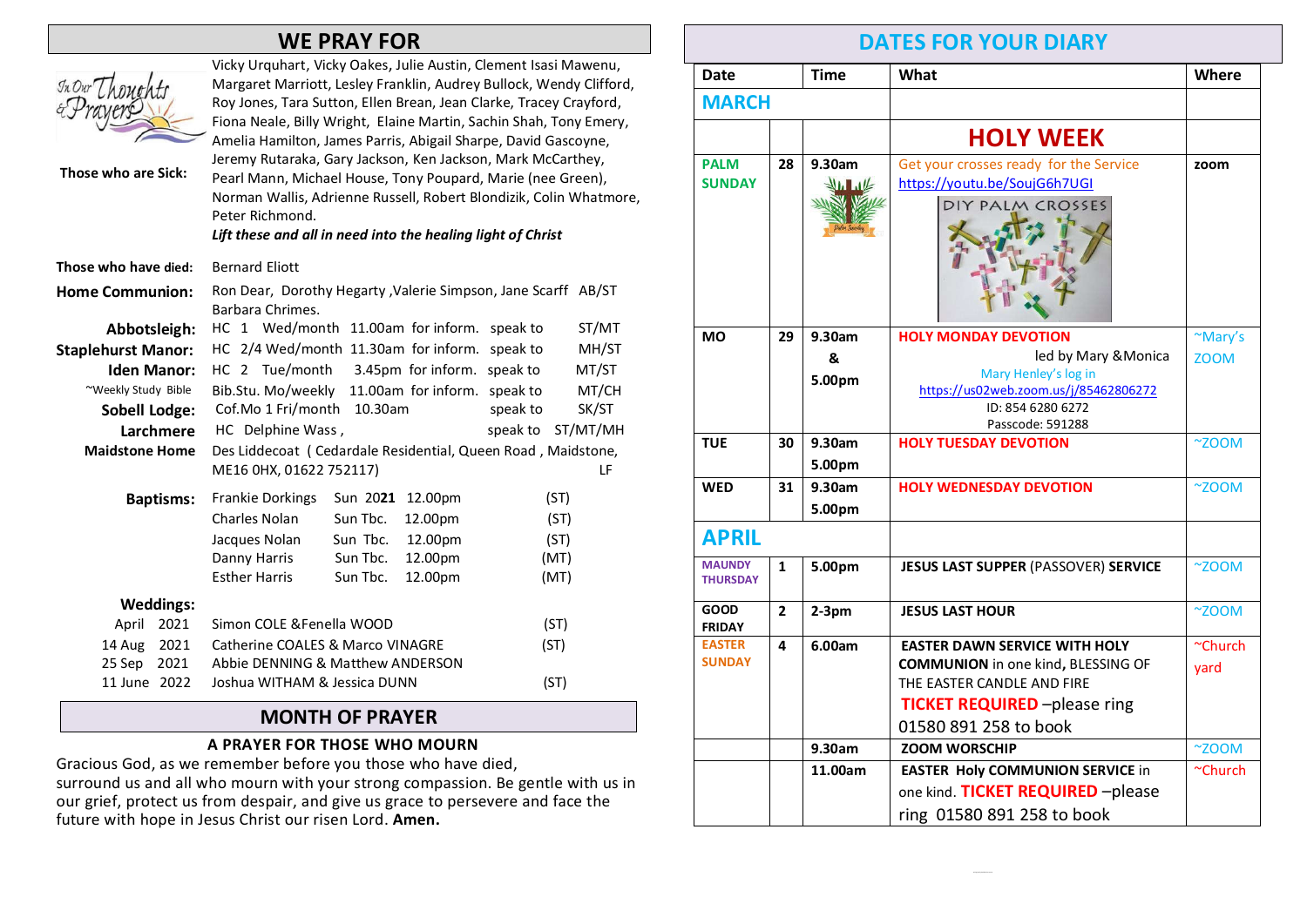# SUNDAY WORSHIP

# CHARITY COMMITTEE



*Saddleback Kids Church at home:* **Saddleback Kids YouTube Channel**



GRADE 5 and 6 https://youtu.be/EzPwh5CqE3E Easter https://youtu.be/1Rwj-ddBlLg

# ADULT DEVOTION

LECTIO 365 is a daily devotional resource that helps you pray the Bible every day. https://www.24-7prayer.com/dailydevotional

# ALPHA online course videos 'HOW CAN I HAVE





https://youtu.be/JLMyOr2fAoE



Thank you to all musicians, the choir, the band and the Sound tech team. We are immensely grateful to Debbie, Daniel, John, Glynn, Tony and Mary, and all singers.

Each spending a lot of time practicing, editing and being available on Sunday to run the sound and music. Yours Silke

### EASTER AT MAIDSTONE HOMELESS CARE



Please deliver your donations of chocolate eggs, fancy biscuits, and all nonperishable food or drink to my doorstep up to Palm Sunday.

Thank you, Audrey Bullock



Dear All

Maureen is so kind to take on the collection of Bottle tops whilst Audrey is recuperating. Please leave them with Maureen

> At 17 Oliver Road,01580 891 842

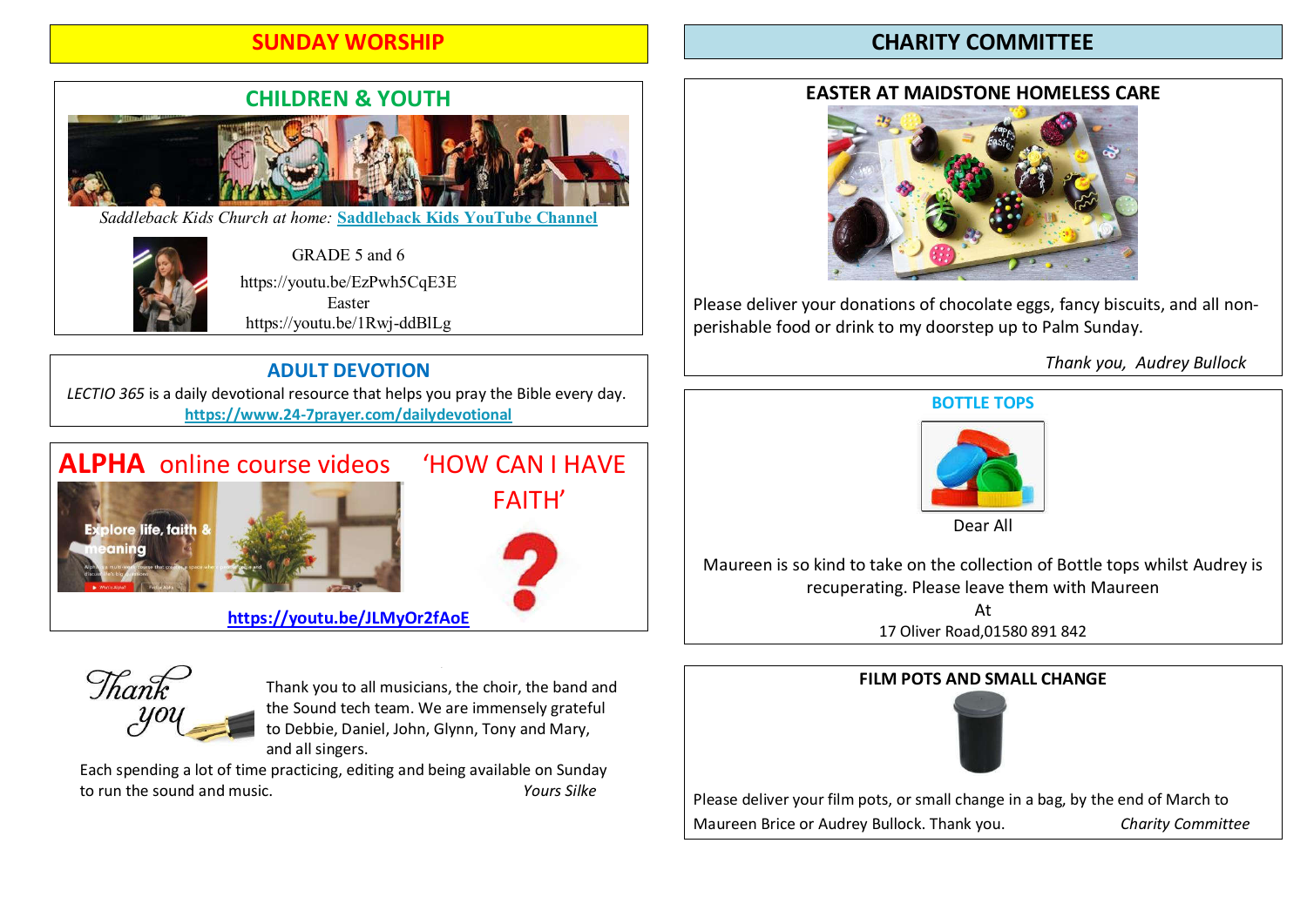### FUN'D RAISING

# RECTORY STALL

If you have not used Easy Fundraising before, by clicking on the link the church will receive an additional £5 introductory bonus.

Just to reassure you nobody will know who buys what! The Parish Office gets e-mailed when funds get paid into our church account and how much has been transferred.

RAISED THIS MONTH £12.47

**NEW TARGET** £1148. 11 £1200

Please support All Saints Church Staplehurst. i You can raise FREE donations when you use easyfundraising to shop with 4,000 shops and sites, including

# ALL SUPERMARKETS

eBay, Argos, John Lewis & Partners, Boots, M&S, and many more.

easyfundraising

eel good shopping IT ONLY TAKES A MOMENT TO GET STARTED. Sign-up here using our unique link by clicking on now: Hold the cursor over the link and press 'ctrl' and right click on your mouse

https://www.easyfundraising.org.uk/causes/allsaintschurchstaplehurst

WE HAVE RAISED SO FAR £843.90 As of 26 March  $=$  £890.90

ALL IN AID OF ALL SAINTS CHURCH.

# ALL PRODUCTS OFFERED ARE EITHER NEW OR IN LIKE NEW CONDITION AND FULLY FUNCTIONAL & QUARENTINED.

I am doing a delivery service. Just let me know what you would like and I put together a box with the items. In terms of books, you let me know what you would like to read and I deliver a box of 20 books (£0.50 each) and you take what you would like to read and I pick up the rest. The books I have been given are like new. There is no pressure to buy until you have seen the items and have decided. Once you finished looking at everything let me know when to pick the box up again. You leave the box outside your house and I take it away. Have a look at the website. If you are after anything specific, please ask. I still have items not listed yet.

I look forward to your orders, Silke

Please check the Church Website for updates.

Thank you to all who have enjoyed the stall.

I have had new books and items coming in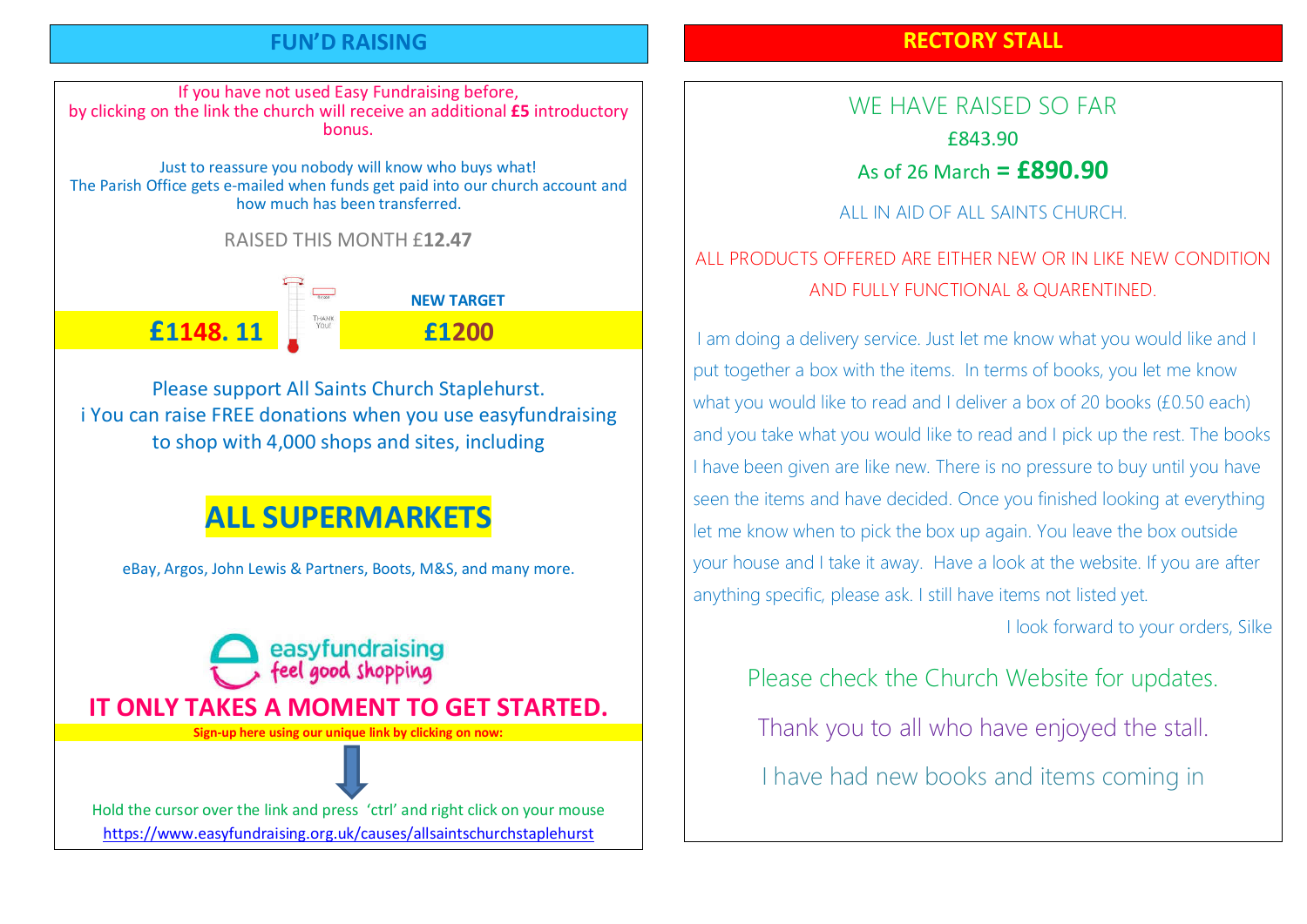# RECTORY STALL NEW ITEMS

# RECTORY STALL NEW ITEMS

#### Personal Pocket Tennis Net Measure £ 10



#### Currently sold on amazon for £30

Brand: Gr8 Life Co<br>Gr8 Life Co Tennis Racket Net Check Bottle Opener Court \*\*\*\*\* 39 Accessory Gift Height Measure



 $\begin{array}{ccc} \bullet & \circ & \circ & \circ \end{array}$ Price: £30.46

#### Childrens fun £0.50



### Wooden rolling pin £1



#### Calcot Manor Spar Set £3



Frigos Service bowl £2